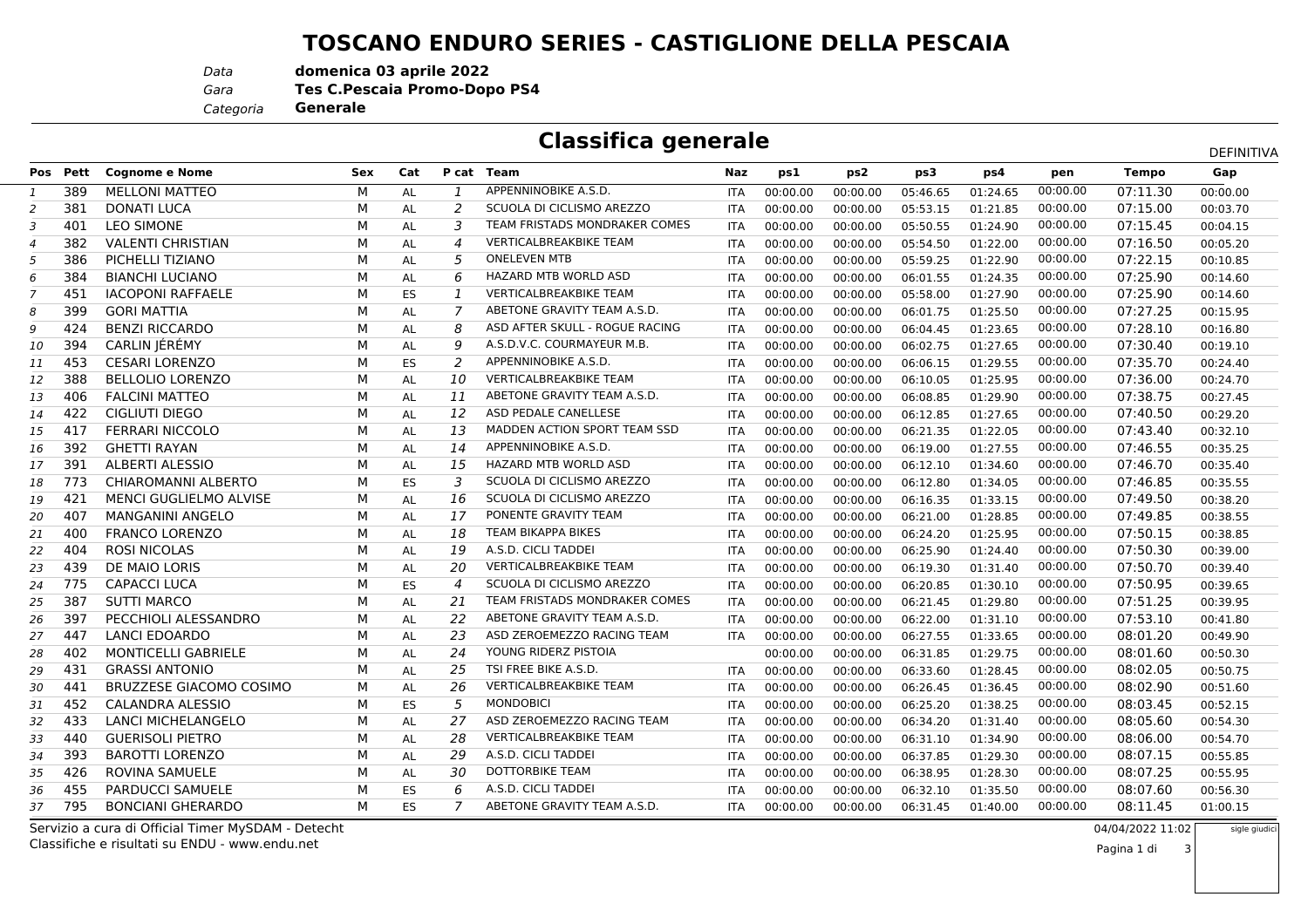## **Classifica generale**

|    |          |                                            |     |              |                |                                     |            |          |                 |          |          | DEFINITIVA |              |          |  |  |
|----|----------|--------------------------------------------|-----|--------------|----------------|-------------------------------------|------------|----------|-----------------|----------|----------|------------|--------------|----------|--|--|
|    | Pos Pett | <b>Cognome e Nome</b>                      | Sex | Cat          |                | P cat Team                          | Naz        | ps1      | ps <sub>2</sub> | ps3      | ps4      | pen        | <b>Tempo</b> | Gap      |  |  |
| 38 | 420      | <b>QUIROGA GIANLUCA</b>                    | М   | AL           | 31             | <b>MONDOBICI</b>                    | <b>ITA</b> | 00:00.00 | 00:00.00        | 06:36.70 | 01:35.80 | 00:00.00   | 08:12.50     | 01:01.20 |  |  |
| 39 | 457      | <b>MARCHI FEDERICO</b>                     | М   | ES           | 8              | APPENNINOBIKE A.S.D.                | <b>ITA</b> | 00:00.00 | 00:00.00        | 06:38.25 | 01:36.60 | 00:00.00   | 08:14.85     | 01:03.55 |  |  |
| 40 | 437      | PICONE PIETRO                              | М   | AL           | 32             | ASD AFTER SKULL - ROGUE RACING      | ITA        | 00:00.00 | 00:00.00        | 06:46.35 | 01:28.60 | 00:00.00   | 08:14.95     | 01:03.65 |  |  |
| 41 | 405      | POGGIO LORENZO                             | М   | AL           | 33             | ASD PEDALE CANELLESE                | ITA        | 00:00.00 | 00:00.00        | 06:48.60 | 01:27.50 | 00:00.00   | 08:16.10     | 01:04.80 |  |  |
| 42 | 793      | <b>OFFREDI PIETRO</b>                      | М   | ES           | 9              | TSI FREE BIKE A.S.D.                | <b>ITA</b> | 00:00.00 | 00:00.00        | 06:36.25 | 01:40.05 | 00:00.00   | 08:16.30     | 01:05.00 |  |  |
| 43 | 456      | <b>NOFERINI LORENZO</b>                    | М   | ES           | 10             | ABETONE GRAVITY TEAM A.S.D.         | <b>ITA</b> | 00:00.00 | 00:00.00        | 06:46.30 | 01:32.45 | 00:00.00   | 08:18.75     | 01:07.45 |  |  |
| 44 | 768      | <b>VECOLI MATTEO</b>                       | M   | ES           | 11             | A.S.D. CICLI TADDEI                 | <b>ITA</b> | 00:00.00 | 00:00.00        | 06:50.35 | 01:30.30 | 00:00.00   | 08:20.65     | 01:09.35 |  |  |
| 45 | 419      | SILVESTRINI FILIPPO                        | М   | AL           | 34             | <b>MONDOBICI</b>                    | <b>ITA</b> | 00:00.00 | 00:00.00        | 06:34.85 | 01:46.00 | 00:00.00   | 08:20.85     | 01:09.55 |  |  |
| 46 | 432      | SAVORETTI ENRICO                           | M   | AL           | 35             | <b>BAD SCHOOL TEAM</b>              | <b>ITA</b> | 00:00.00 | 00:00.00        | 06:50.30 | 01:30.90 | 00:00.00   | 08:21.20     | 01:09.90 |  |  |
| 47 | 429      | <b>ROSSI THOMAS</b>                        | M   | AL           | 36             | ABETONE GRAVITY TEAM A.S.D.         | <b>ITA</b> | 00:00.00 | 00:00.00        | 07:00.85 | 01:25.30 | 00:00.00   | 08:26.15     | 01:14.85 |  |  |
| 48 | 794      | FONTANELLI MATTEO                          | M   | ES           | 12             | YOUNG RIDERZ PISTOIA                | ITA        | 00:00.00 | 00:00.00        | 06:49.35 | 01:38.35 | 00:00.00   | 08:27.70     | 01:16.40 |  |  |
| 49 | 408      | <b>FOSCHI THOMAS</b>                       | М   | AL           | 37             | APPENNINOBIKE A.S.D.                | ITA        | 00:00.00 | 00:00.00        | 06:56.90 | 01:34.20 | 00:00.00   | 08:31.10     | 01:19.80 |  |  |
| 50 | 428      | <b>GORNATI RICCARDO</b>                    | М   | AL           | 38             | A.S.D. CICLI TADDEI                 | <b>ITA</b> | 00:00.00 | 00:00.00        | 06:57.05 | 01:34.90 | 00:00.00   | 08:31.95     | 01:20.65 |  |  |
| 51 | 786      | RANFAGNI STEFANO                           | М   | ES           | 13             | TSI FREE BIKE A.S.D.                | <b>ITA</b> | 00:00.00 | 00:00.00        | 06:54.25 | 01:39.20 | 00:00.00   | 08:33.45     | 01:22.15 |  |  |
| 52 | 396      | <b>BARTOLOMEI IVAN</b>                     | М   | AL           | 39             | A.S.D. PORRETTANA BIKE - TEAM       | <b>ITA</b> | 00:00.00 | 00:00.00        | 06:59.25 | 01:35.10 | 00:00.00   | 08:34.35     | 01:23.05 |  |  |
| 53 | 395      | <b>SUTTI GIACOMO</b>                       | М   | AL           | 40             | TEAM FRISTADS MONDRAKER COMES       | <b>ITA</b> | 00:00.00 | 00:00.00        | 07:00.15 | 01:34.50 | 00:00.00   | 08:34.65     | 01:23.35 |  |  |
| 54 | 398      | <b>BUSSAGLI GREGORIO</b>                   | М   | AL           | 41             | YOUNG RIDERZ PISTOIA                |            | 00:00.00 | 00:00.00        | 07:06.95 | 01:29.55 | 00:00.00   | 08:36.50     | 01:25.20 |  |  |
| 55 | 435      | <b>TONELLI SAMUELE</b>                     | M   | AL           | 42             | A.S.D. CICLI TADDEI                 | <b>ITA</b> | 00:00.00 | 00:00.00        | 06:57.65 | 01:38.90 | 00:00.00   | 08:36.55     | 01:25.25 |  |  |
| 56 | 771      | PIERI EDOARDO                              | M   | ES           | 14             | A.S.D. CICLI TADDEI                 | ITA        | 00:00.00 | 00:00.00        | 07:00.95 | 01:35.75 | 00:00.00   | 08:36.70     | 01:25.40 |  |  |
| 57 | 761      | <b>BERICAT Y CAPALDO</b><br><b>EDOARDO</b> | M   | ES           | 15             | <b>ONELEVEN MTB</b>                 | ITA        | 00:00.00 | 00:00.00        | 07:01.55 | 01:36.20 | 00:00.00   | 08:37.75     | 01:26.45 |  |  |
| 58 | 764      | <b>FRAQUELLI DAVIDE</b>                    | М   | ES           | 16             | ASD PEDALE CANELLESE                | <b>ITA</b> | 00:00.00 | 00:00.00        | 07:07.95 | 01:33.70 | 00:00.00   | 08:41.65     | 01:30.35 |  |  |
| 59 | 443      | <b>BALDI GREGORIO</b>                      | М   | AL           | 43             | YOUNG RIDERZ PISTOIA                |            | 00:00.00 | 00:00.00        | 07:05.95 | 01:36.30 | 00:00.00   | 08:42.25     | 01:30.95 |  |  |
| 60 | 776      | CINOUINI LORENZO                           | М   | ES           | 17             | A.S.D. CICLI TADDEI                 | <b>ITA</b> | 00:00.00 | 00:00.00        | 07:02.70 | 01:40.20 | 00:00.00   | 08:42.90     | 01:31.60 |  |  |
| 61 | 413      | NICOLOSI GABRIELE                          | М   | <b>AL</b>    | 44             | YOUNG RIDERZ PISTOIA                |            | 00:00.00 | 00:00.00        | 07:04.40 | 01:39.60 | 00:00.00   | 08:44.00     | 01:32.70 |  |  |
| 62 | 425      | <b>FARINELLI MICHELE</b>                   | M   | AL           | 45             | SCUOLA DI CICLISMO AREZZO           | <b>ITA</b> | 00:00.00 | 00:00.00        | 07:02.30 | 01:42.60 | 00:00.00   | 08:44.90     | 01:33.60 |  |  |
| 63 | 780      | PANZIERI MASSIMO                           | M   | ES           | 18             | ASD ZEROEMEZZO RACING TEAM          | ITA        | 00:00.00 | 00:00.00        | 07:00.35 | 01:46.10 | 00:00.00   | 08:46.45     | 01:35.15 |  |  |
| 64 | 418      | SMACCHIA FRANCESCO                         | M   | AL           | 46             | <b>MONDOBICI</b>                    | ITA        | 00:00.00 | 00:00.00        | 07:11.45 | 01:35.15 | 00:00.00   | 08:46.60     | 01:35.30 |  |  |
| 65 | 762      | LANZONI NICCOLO'                           | М   | ES           | 19             | ASD SCUOLA MTB CINGHIALI            | <b>ITA</b> | 00:00.00 | 00:00.00        | 07:19.20 | 01:28.25 | 00:00.00   | 08:47.45     | 01:36.15 |  |  |
| 66 | 749      | <b>GORINI SIMONE</b>                       | M   | <b>PROMO</b> | 1              | TSI FREE BIKE A.S.D.                | <b>ITA</b> | 00:00.00 | 00:00.00        | 07:11.40 | 01:36.10 | 00:00.00   | 08:47.50     | 01:36.20 |  |  |
| 67 | 746      | <b>ZAVAGLINI ENRICO</b>                    | М   | <b>PROMO</b> | 2              | ASD BLACK SHEEPS MONTALBANO         | <b>ITA</b> | 00:00.00 | 00:00.00        | 07:05.00 | 01:42.70 | 00:00.00   | 08:47.70     | 01:36.40 |  |  |
| 68 | 438      | <b>BONASI DAVIDE</b>                       | М   | AL           | 47             | MTB ADVENTURE BOLOGNA TEAM          | ITA        | 00:00.00 | 00:00.00        | 07:14.40 | 01:33.90 | 00:00.00   | 08:48.30     | 01:37.00 |  |  |
| 69 | 430      | <b>BARSAGLINI GIACOMO</b>                  | М   | AL           | 48             | A.S.D. CICLI TADDEI                 | <b>ITA</b> | 00:00.00 | 00:00.00        | 07:13.90 | 01:36.95 | 00:00.00   | 08:50.85     | 01:39.55 |  |  |
| 70 | 747      | <b>MELLONI NICOLA</b>                      | М   | <b>PROMO</b> | $\overline{3}$ | <b>BOMBARDIER SQUADRA CORSE ASD</b> | <b>ITA</b> | 00:00.00 | 00:00.00        | 07:19.95 | 01:34.50 | 00:00.00   | 08:54.45     | 01:43.15 |  |  |
| 71 | 427      | <b>BATTILANI ALESSIO</b>                   | M   | AL           | 49             | A.S.D. CICLI TADDEI                 | <b>ITA</b> | 00:00.00 | 00:00.00        | 06:22.90 | 01:32.30 | 01:00.00   | 08:55.20     | 01:43.90 |  |  |
| 72 | 766      | QUIROGA GIOVANNI                           | М   | ES           | 20             | <b>MONDOBICI</b>                    | ITA        | 00:00.00 | 00:00.00        | 07:06.65 | 01:50.10 | 00:00.00   | 08:56.75     | 01:45.45 |  |  |
| 73 | 445      | <b>RAIA FRANCESCO</b>                      | М   | AL           | 50             | YOUNG RIDERZ PISTOIA                |            | 00:00.00 | 00:00.00        | 07:19.85 | 01:39.80 | 00:00.00   | 08:59.65     | 01:48.35 |  |  |
| 74 | 790      | <b>BRAGLIA FEDERICO</b>                    | М   | ES           | 21             | ASD SCUOLA MTB CINGHIALI            | <b>ITA</b> | 00:00.00 | 00:00.00        | 07:13.65 | 01:46.55 | 00:00.00   | 09:00.20     | 01:48.90 |  |  |
| 75 | 412      | <b>MARRA TOMMASO</b>                       | М   | AL           | 51             | <b>ONELEVEN MTB</b>                 | <b>ITA</b> | 00:00.00 | 00:00.00        | 07:30.05 | 01:34.75 | 00:00.00   | 09:04.80     | 01:53.50 |  |  |
| 76 | 415      | <b>ZAVOLI CESARE</b>                       | М   | AL           | 52             | ABETONE GRAVITY TEAM A.S.D.         | <b>ITA</b> | 00:00.00 | 00:00.00        | 07:18.30 | 01:46.75 | 00:00.00   | 09:05.05     | 01:53.75 |  |  |
| 77 | 763      | DI PASOUALE MATTIA                         | М   | ES           | 22             | <b>ONELEVEN MTB</b>                 | <b>ITA</b> | 00:00.00 | 00:00.00        | 07:13.30 | 01:56.45 | 00:00.00   | 09:09.75     | 01:58.45 |  |  |
| 78 | 784      | <b>VERANI GIANFILIPPO</b>                  | М   | ES           | 23             | A.S.D. CICLI TADDEI                 | <b>ITA</b> | 00:00.00 | 00:00.00        | 07:26.15 | 01:44.10 | 00:00.00   | 09:10.25     | 01:58.95 |  |  |
|    |          |                                            |     |              |                |                                     |            |          |                 |          |          |            |              |          |  |  |

Classifiche e risultati su ENDU - www.endu.netServizio a cura di Official Timer MySDAM - Detecht

 04/04/2022 11:02sigle giudici

 $\mathbf{i}$  3 Pagina 2 di